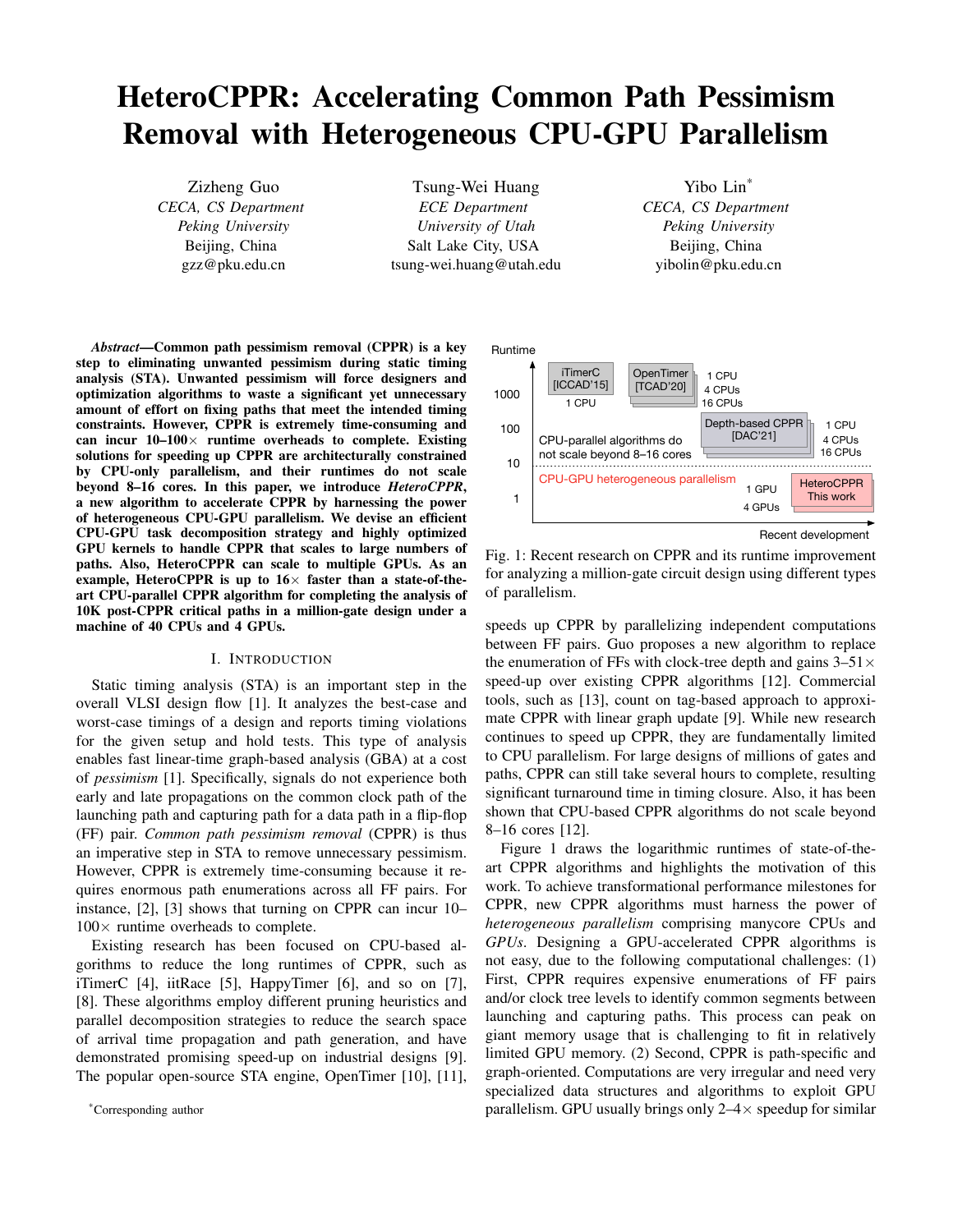problems [14], [15], [16], [17]. (3) Third, CPPR needs to analyze a large amount of paths. A practical GPU-accelerated CPPR algorithm must be scalable to multiple GPUs.

In this paper, we propose *HeteroCPPR*, a novel algorithm to overcome the runtime challenges of CPPR by harnessing the power of heterogeneous CPU-GPU computing. HeteroCPPR introduces new GPU-efficient data structures and computation kernels to break the limit of CPU-based scalability. To the best of our knowledge, this is the first work to accelerate CPPR with GPU parallelism. We summarize our technical contributions as follows:

- 1) We introduce GPU-optimized kernels for critical path generation and pessimism removal. Our kernels address the computational challenges of CPPR and enable fast and accurate CPPR analysis using data parallelism.
- 2) We introduce GPU-friendly data structures for graph analysis and pruning techniques for path generation. Our algorithms enable efficient GPU memory usage for analyzing large numbers of critical paths.
- 3) We introduce GPU-scalable parallel decomposition strategies to exploit task parallelism across independent iterations of our CPPR algorithms. Our decomposition strategies scale up the CPPR analysis to multiple GPUs for further performance benefits.

We have evaluated HeteroCPPR on industrial benchmarks from the TAU contests [9]. On a million-gate design, our result using 1 GPU and 1 CPU is  $9 \times$  faster than the state-of-theart CPU-based CPPR timer that saturates at 8 CPUs. Using 4 GPUs, we further bring the speed-up up to  $19\times$  for analyzing one post-CPPR critical path, and  $16\times$  for analyzing 10K post-CPPR critical paths. By leveraging heterogeneous CPU-GPU parallelism, HeteroCPPR can complete the CPPR analysis for tens of thousands of data paths across million-scale circuit benchmarks in just a few seconds.

The rest of this paper is organized as follows. Section II introduces the background of CPPR and its problem formulation. Section III presents details of HeteroCPPR algorithm. Section IV demonstrated the experimental results. Finally, Section V concludes the paper.

#### II. PRELIMINARIES

#### *A. Common Path Pessimism Removal*

STA represents a circuit as a *directed acyclic graph* (DAG), where nodes denote pins and edges denote pin interconnections. Each edge is annotated with a delay value for the signal to pass through. We denote the earliest and the latest arrival time of a pin u as  $at^{\text{early}}(u)$  and  $at^{\text{late}}(u)$ , which are the sums of minimal and maximal delays from a primary input to this pin. A timing path  $p$  starts from a primary input and stops at the input pin of a capturing FF  $(F_c:D)$ , also referred to as the endpoint of a data path p. To ensure that FF  $F_c$  captures the input value correctly, we require the following relations between  $at(F_c:D)$  and  $at(F_c:CK)$  [18]:

$$
slacksetup(p) = atearly (Fc:CK) + T - Tsetup - atlate (Fc:D),
$$
  
\n
$$
slackhold(p) = atearly (Fc:D) - Thold - atlate (Fc:CK),
$$
  
\n
$$
slacksetup(p), slackhold(p) \ge 0,
$$
 (1)



Fig. 2: Example of common path pessimism. The launching clock path and the capturing clock path has a common segment through a buffer that introduces unnecessary pessimism in GBA.

where  $T$ ,  $T_{\text{setup}}$ ,  $T_{\text{hold}}$  denote clock period, setup constraint, and hold constraint, respectively.

The two slack values defined in Equation (1) quantify the timing violation of a path  $p$  in the worst case. However, as illustrated in Figure 2, the slack values can be overly pessimistic because there exists a common path between the driving path of  $F_c$ :D and  $F_c$ :CK. Specifically, there is a root clock pin among the primary inputs of the circuit, which drives all FFs in the circuit DAG through a clock tree formed by a subset of pins and edges of the DAG. The common driving path is thus above the lowest common ancestor (LCA) of the launching FF and capturing FF on the clock tree. Edges on this common path accumulate both earliest delay and latest delay in Equation (1), which is not possible and thus introduces pessimism. To fix this unnecessary pessimism, we add a credit to slack<sup>setup</sup>(p) and slack<sup>hold</sup>(p) as follows [18]:

$$
credit(p) = atlate(cp) - atearly(cp),
$$
 (2)

where  $cp = LCA(F_l:CK, F_c:CK)$ .

Given the circuit graph and an integer  $k$ , the goal of CPPR is to find the top- $k$  paths in an increasing order of their post-CPPR slacks (i.e., decreasing order of criticality).

# *B. Depth-based CPPR and Pessimism-free Arrival Time*

One key challenge of CPPR is that the amount of pessimism is *path-specific*. In other words, we cannot determine the amount of pessimism to remove from a data path without knowing its launching and capturing FFs. Such path-specific pessimism is hard to discover in GBA that cares about only the worst-case timing quantities at each node. To this end, a line of previous works [6], [7], [11], [4], [5], [8] enumerates all pairs of capturing and launching FFs and performs CPPR analysis for each pair independently. As the number of FFs can be numerous in large designs, these algorithms become difficult to scale and parallelize. Also, storing all pairs of FFs on GPU is not practical due to relatively limited global memory.

In this work, we instead adopt the idea of a recent work by Guo *et al* [12]. They propose to enumerate clock tree depths instead of FFs and demonstrate its efficiencies in practical designs. They identify the common paths by predetermining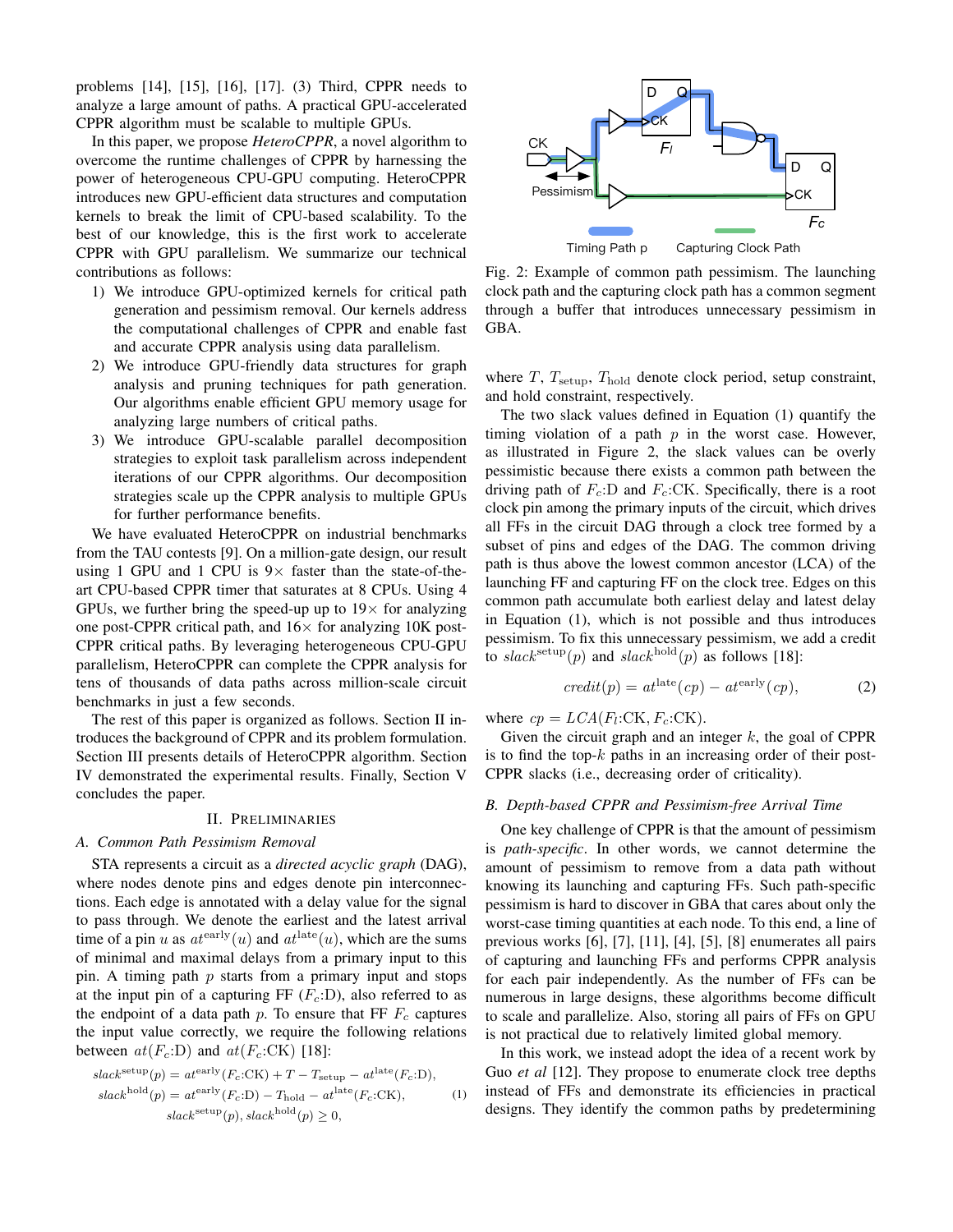TABLE I: Notations in this paper

| Notation                          | Description                                                |
|-----------------------------------|------------------------------------------------------------|
| $F_l(p), F_c(p)$                  | The launching FF and capturing FF of path $p$ .            |
| $f_d(u)$                          | The first ancestor of node u with depth $\leq d$ .         |
| slack(p)                          | The pre-CPPR slack of path $p$ .                           |
| slack(p, d)                       | The slack of path $p$ without pessimism above level $d$ .  |
| $AT_{d}^{\mathrm{setup/fold}}(n)$ | The pessimism-free arrival time of path $p$ at level $d$ . |

LCAs and process FF pairs in LCA depth groups. For completeness, we present here the definition of pessimism-free arrival time in [12], using the notations in Table I.

Extended from Equation  $(1)$ , the slack of path p eliminating the pessimism above clock level  $d$  is defined as follows [12]:

$$
slack(p, d) = slack(p) + credit(f_d(F_l(p))),
$$
  
\n
$$
= at^{\text{early}} (F_c(p)) - AT_d^{\text{setup}}(p) + T - T_{\text{setup}},
$$
  
\n
$$
= AT_d^{\text{hold}}(p) - at^{\text{late}}(F_c(p)) - T_{\text{hold}},
$$
 (3)

where the pessimism-free arrival time of path  $p$  is defined as,

$$
AT_d^{\text{setup}}(p) = at^{\text{late}}(F_l(p)) + delay^{\text{late}}(p) - credit(f_d(F_l(p))),
$$
  

$$
AT_d^{\text{hold}}(p) = at^{\text{early}}(F_l(p)) + delay^{\text{early}}(p) + credit(f_d(F_l(p))).
$$
 (4)

In Equation (4), the pessimism-free arrival time is only related to the launching FF, not the capturing FF. As a result, it can be defined for all nodes regardless of the path  $p$  considered. The resulting pessimism-free arrival time at timing endpoints can then be used to compute path slacks. The top- $k$  paths ranked by slack(p, d) are called *path candidates*. For different d, different path candidates are computed in independent iterations of the circuit graph. There are a total of  $D + 2$  iterations, where  $D$  denotes the number of clock tree levels [12]. These path candidates can then be combined to yield the top- $k$  paths ranked by post-CPPR slacks (i.e.  $slack_{\text{CPPR}}(p)$ ), which is a central theorem proved in [12].

### *C. CPPR with Heterogeneous CPU-GPU Parallelism*

Although [12] has reported a considerable runtime improvement compared to existing CPPR algorithms, they are all limited to CPU parallelism and do not scale beyond 8–16 cores. To achieve transformational performance milestones, we must incorporate new parallel paradigms comprising *heterogeneous CPUs and GPUs*. However, designing GPUaccelerated CPPR algorithms is challenging. Specifically, we must take into account the distinct performance characteristics and memory architectures of GPU when designing a GPUaccelerated CPPR algorithm. This type of GPU parallelism is very different from CPUs and thus requires very strategic parallel decomposition of the CPPR problem to into dataparallel and memory-efficient GPU tasks. Furthermore, to support large numbers of critical paths, we need to scale the parallel decomposition to multiple GPUs.

#### III. ALGORITHMS

In this section, we present our GPU-accelerated CPPR algorithm, HeteroCPPR, to overcome the runtime challenges of CPPR and break the scalability bottleneck of CPU-based



Fig. 3: Algorithm diagram of HeteroCPPR. Blocks indicate computation tasks, where GPU tasks are colored in green. Arrows indicate task dependencies.

parallelism. Figure 3 shows the overview of HeteroCPPR. Our algorithm consists of three steps: (1) *levelization*, (2) *path candidates computation*, and (3) *path candidates merging*. Path candidates computation is done iteratively. In each iteration, there are three substeps: (1) *arrival time initialization*, (2) *propagation*, and (3) *progressive path candidates generation*. All the above steps are implemented on GPU. The circuit data is copied from CPU to GPU at the beginning of computation, and the top- $k$  post-CPPR critical paths are copied back to CPU in the end.

#### *A. Circuit Graph Levelization*

The goal of levelization is to build level-by-level dependencies of the circuit graph, including the clock tree network, to facilitate the enumeration of clock tree depths on GPU. The enumerated clock tree depth implies the pessimism for a group of data paths. Specifically, we divide the graph into levels, such that nodes within the same level do not have mutual dependencies, and they only depend on nodes from the previous levels. Based on the levelized graph, we can run the arrival time updates of nodes within the same level in parallel, which forms the basis of GPU-accelerated graph analysis in HeteroCPPR.

Figure 4 shows an example circuit and its levelized layout. A circuit consists of a clock tree and a DAG representing combinational logics. We need to identify the border between the clock tree and the DAG, and levelize each of them separately into a list of levels. We use the levels of the DAG (i.e. logic levels) to propagate the arrival time of nodes. We use the clock tree levels to update group tags of nodes, based on the fact that each clock tree level is essentially a set of nodes with the same depth.

Algorithm 1 presents our GPU-accelerated levelization algorithm that levelizes both the clock tree and the DAG. Inspired by [16], we first levelize the logic starting from the primary outputs (lines 4-12), by maintaining a set of nodes  $F$  indicating the current level of nodes to process and exploring the next  $F'$  by a parallel scan of the input edges of  $F$ . Different from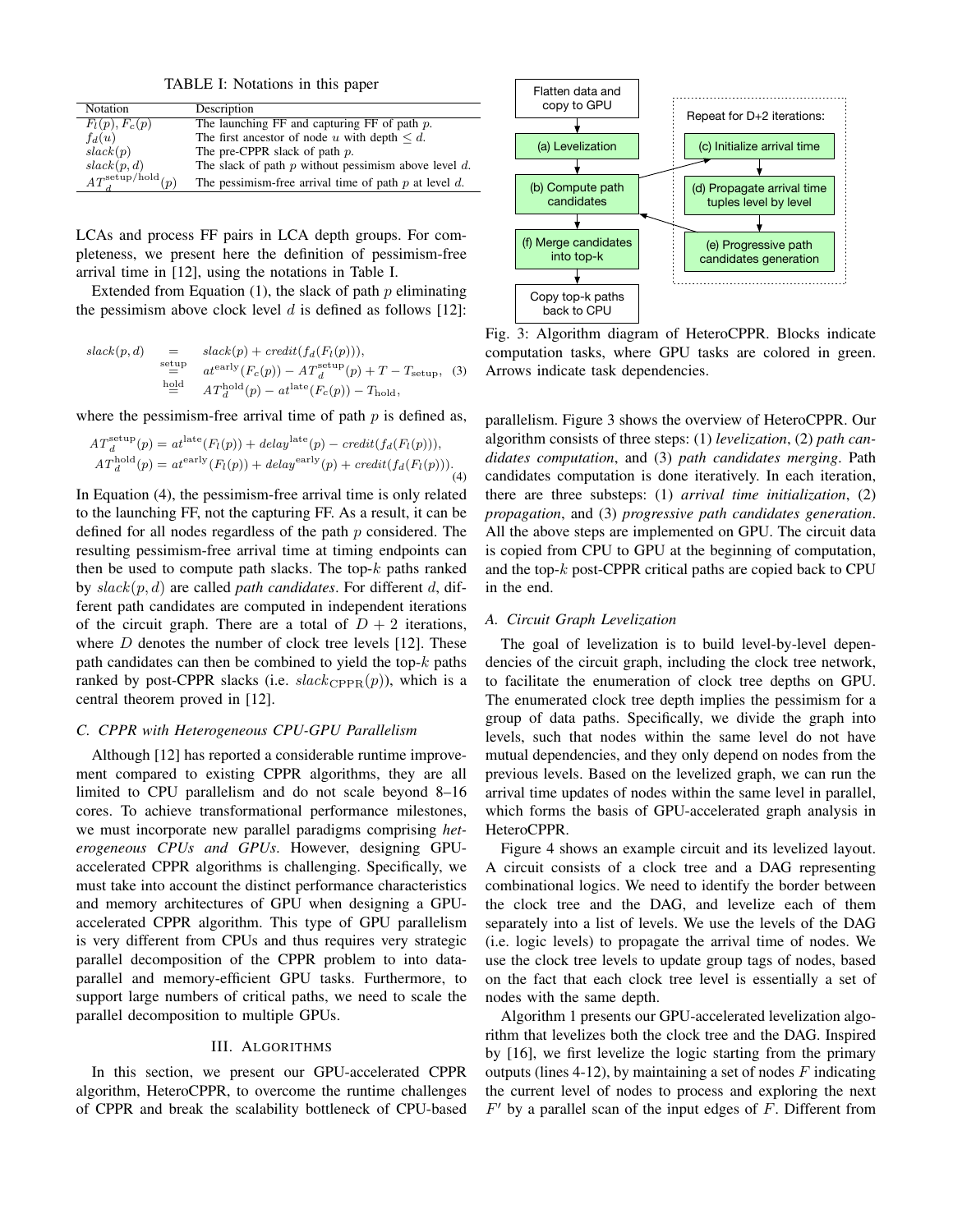

Fig. 4: An example circuit with two FFs, two inverters and two clock buffers. The top-left figure is its logic representation. The top-right figure is its equivalent graph representation. The bottom figure is its levelized layout for GPU computation, which contains 2 clock tree levels and 3 logic levels.

|    | Algorithm 1: Levelization of clock tree and logic |
|----|---------------------------------------------------|
|    | $1 D \leftarrow$ array of input degree of nodes;  |
|    | 2 $F \leftarrow$ nodes without output edges;      |
|    | $G \leftarrow \{\};$                              |
|    | 4 while $F$ is not empty do                       |
| 5  | Output a logic level with nodes in $F$ ;          |
| 6  | $F' \leftarrow \{\};$                             |
| 7  | <b>GPU</b> parallel for <i>node</i> $u$ in $F$ do |
| 8  | <b>for</b> input edge $v \rightarrow u$ <b>do</b> |
| 9  | if atomicAdd( $D[v]$ , $-I$ ) = <i>1</i> then     |
| 10 | if v is a FF clock pin then add v to $G$ ;        |
| 11 | else add $v$ to $F'$ ;                            |
| 12 | $F \leftarrow F'$ :                               |
|    | 13 while $G$ is not empty do                      |
| 14 | Output a clock level with nodes in $G$ ;          |
| 15 | $G' \leftarrow \{\};$                             |
| 16 | <b>GPU</b> parallel for node $u$ in $G$ do        |
| 17 | There is only one input edge $v \rightarrow u$ ;  |
| 18 | Set u. parent = v;                                |
| 19 | <b>if</b> atomicAdd $(D[v], -1) = I$ then         |
| 20 | Add $v$ to $G'$ ;                                 |
| 21 | $G \leftarrow G';$                                |

[16], we need to identify FF clock pins and put them into  $G$  instead of  $F'$ , because they belong to the clock tree. We then levelize the clock tree in a similar fashion as shown in lines 13-21, based on the fact that a node on the clock tree has at most one input edge originating from its parent.

#### *B. Graph-based Analysis: Arrival Time Propagation*

Arrival time propagation is the central step in GBA. The goal of arrival time propagation is to compute the worstcase signal arrival time at each node, by the definition in Section II-B. Based on the arrival time of timing endpoints, we can generate critical paths with worst slack values. For a large circuit benchmark, the circuit graph contains millions of nodes,

| Algorithm 2: Group indices propagation                                           |  |  |  |  |  |  |  |  |
|----------------------------------------------------------------------------------|--|--|--|--|--|--|--|--|
| $1 D \leftarrow$ the number of clock tree levels;                                |  |  |  |  |  |  |  |  |
| 2 for $i=0$ to d do                                                              |  |  |  |  |  |  |  |  |
| 3 GPU parallel for node u in clock tree level i do                               |  |  |  |  |  |  |  |  |
| 4   Set $groupid[u]$ as invalid (-1);                                            |  |  |  |  |  |  |  |  |
| 5 GPU parallel for <i>node</i> $u$ <i>in clock tree level</i> $d+1$ <b>do</b>    |  |  |  |  |  |  |  |  |
| 6   $groupid[u] \leftarrow u;$                                                   |  |  |  |  |  |  |  |  |
| 7 for $i=d+2$ to $D-1$ do                                                        |  |  |  |  |  |  |  |  |
| <b>8</b>   <b>GPU</b> parallel for <i>node</i> u in clock tree level i <b>do</b> |  |  |  |  |  |  |  |  |
| $\overline{9}$<br>$\vert$ groupid[u] $\leftarrow$ groupid[u.parent];             |  |  |  |  |  |  |  |  |
| 10 <b>return</b> <i>groupid</i> ;                                                |  |  |  |  |  |  |  |  |

and the propagation is repeated many times to account for different pessimism settings, making it very time-consuming. In this section, we present our GPU-accelerated *arrival time initialization* and *propagation* which correspond to (c) and (d) in Figure 3.

*1) Parallel Node Grouping:* To ensure that the paths have LCA depth  $\leq d$ , we use a technique called *node grouping* [12]. Specifically, we group the clock tree nodes by  $f_{d+1}(u)$  (see Table I for notations), i.e. based on their ancestor with depth  $d+1$ . Equivalently, we break the clock tree between level d and level  $d+1$ , and regard all subtrees below level  $d+1$  as groups. An example of node grouping is shown in Figure 5. It has been proved by [12] that two nodes coming from different groups must have LCA depth  $\leq d$ . In arrival time propagation, we propagate the group indices of launching FFs along with the arrival time to make sure the group constraint can be checked at timing endpoints.

We propose a GPU-accelerated node grouping algorithm that initializes the group indices of all clock tree nodes. We derive two facts about node grouping: (1) every depth- $(d+1)$ node resides in its own group, and (2) every node with depth  $> d+1$  resides in the same group as its parent. Using these two facts, we propagate the group indices on the clock tree level by level on GPU, as presented in Algorithm 2. First, nodes with depth  $\leq d$  are tagged as invalid (lines 2-4) because they do not contribute to the arrival time at level d. Next, depth- $(d+1)$ nodes are each assigned its own index as group index (lines 5- 6). Finally, the group indices are inherited by the descendants at larger depth (lines 7-9).

*2) Parallel Arrival Time Tuples Propagation:* We now describe the detailed arrival time structure and its computation on the DAG through propagation. To allow path recovery, we record the index of the previous node along with the arrival time. To deal with node grouping constraints, we record the group index of the originating launching FF along with the arrival time.

Algorithm 3 shows our GPU-accelerated arrival time tuples propagation algorithm. First, we initialize the arrival time of pins that are directly connected to the clock tree (lines 1- 5), according to Equation (4). Then, we propagate the arrival time tuples through successive logic levels (lines 7-13), by enumerating the input edges of all nodes on the DAG, and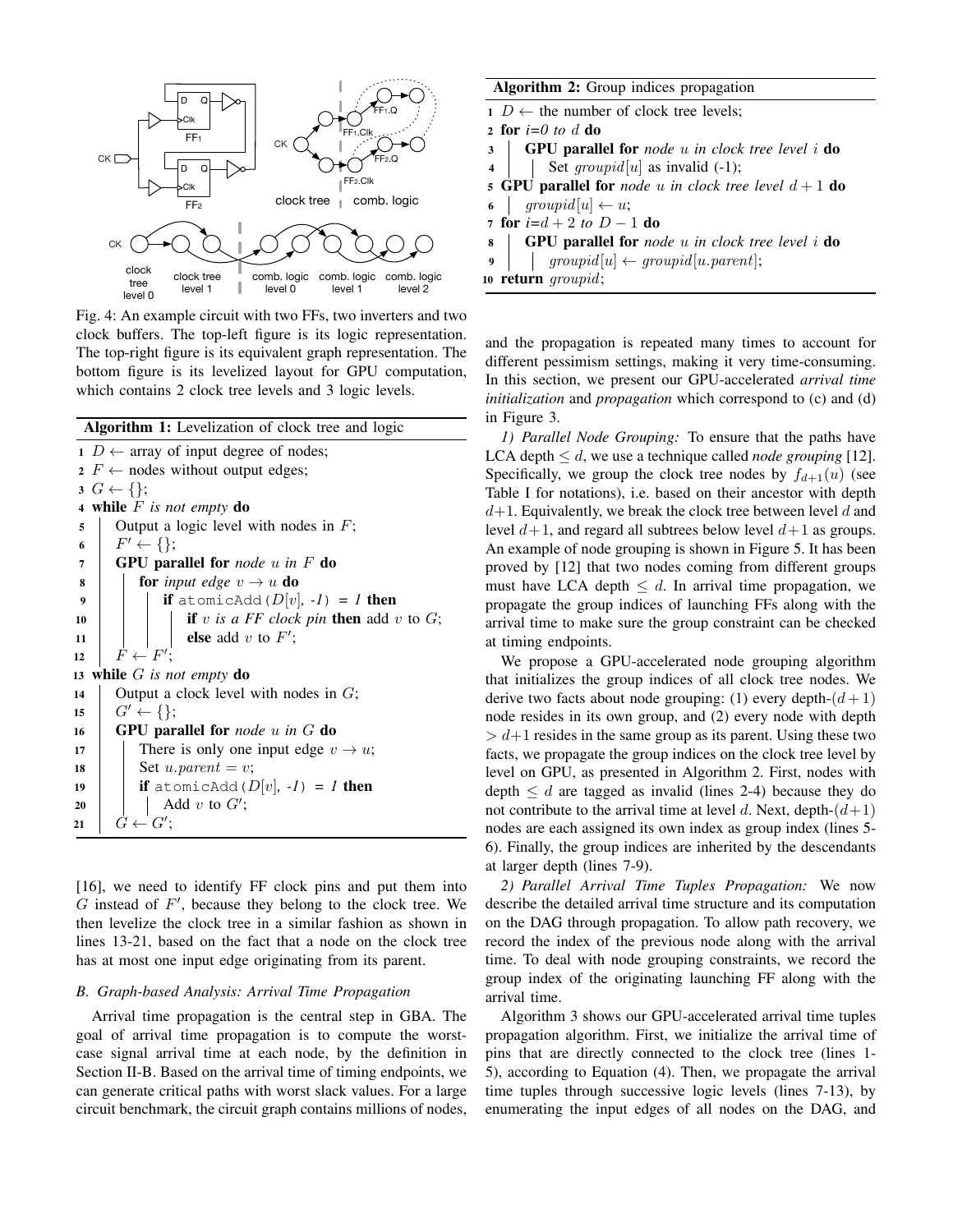

Fig. 5: Illustration of node grouping. The three figures draw the node groups for three LCA depths,  $d = 0, 1, 2$ , respectively. Different colors indicate different groups.

|              | <b>Algorithm 3:</b> Arrival time tuples propagation |                                                                                            |  |  |  |  |  |  |  |  |  |  |  |  |
|--------------|-----------------------------------------------------|--------------------------------------------------------------------------------------------|--|--|--|--|--|--|--|--|--|--|--|--|
|              | 1 GPU parallel for node u in DAG do                 |                                                                                            |  |  |  |  |  |  |  |  |  |  |  |  |
| $\mathbf{2}$ |                                                     | <b>for</b> edge $v \rightarrow u$ where v is a clock tree node <b>do</b>                   |  |  |  |  |  |  |  |  |  |  |  |  |
| 3            |                                                     | $at \leftarrow at^{late}(v) - credit(f_d(v)) \geq$ for setup;                              |  |  |  |  |  |  |  |  |  |  |  |  |
| 4            |                                                     | $at \leftarrow at^{early}(v) + credit(f_d(v))$ $\triangleright$ for hold;                  |  |  |  |  |  |  |  |  |  |  |  |  |
| 5            |                                                     | Update $u$ 's arrival time tuples with arrival time                                        |  |  |  |  |  |  |  |  |  |  |  |  |
|              | at, group index $groupid[v]$ , previous node v;     |                                                                                            |  |  |  |  |  |  |  |  |  |  |  |  |
|              |                                                     | 6 $D' \leftarrow$ the number of logic levels;                                              |  |  |  |  |  |  |  |  |  |  |  |  |
|              |                                                     | 7 for $i = 0$ to $D' - 1$ do                                                               |  |  |  |  |  |  |  |  |  |  |  |  |
| 8            |                                                     | <b>GPU</b> parallel for <i>node</i> u in logic level i <b>do</b>                           |  |  |  |  |  |  |  |  |  |  |  |  |
| 9            |                                                     | <b>for</b> edge $v \rightarrow u$ where v is a DAG node <b>do</b>                          |  |  |  |  |  |  |  |  |  |  |  |  |
| 10           |                                                     | <b>for</b> arrival time tuple (at <sub>0</sub> , gid <sub>0</sub> , prev <sub>0</sub> ) of |  |  |  |  |  |  |  |  |  |  |  |  |
|              |                                                     | $v$ do                                                                                     |  |  |  |  |  |  |  |  |  |  |  |  |
| 11           |                                                     | $at \leftarrow at_0 + delay_{v \rightarrow u}^{late}$<br>$\triangleright$ for setup;       |  |  |  |  |  |  |  |  |  |  |  |  |
| 12           |                                                     | $at \leftarrow at_0 + delay_{v \rightarrow v}^{early}$<br>$\triangleright$ for hold;       |  |  |  |  |  |  |  |  |  |  |  |  |
| 13           |                                                     | Update $u$ 's arrival time tuples with                                                     |  |  |  |  |  |  |  |  |  |  |  |  |
|              |                                                     | arrival time $at$ , group index $qid0$ ,                                                   |  |  |  |  |  |  |  |  |  |  |  |  |
|              |                                                     | previous node $v$ ;                                                                        |  |  |  |  |  |  |  |  |  |  |  |  |

updating the current arrival time tuples using the arrival time tuples of the predecessor.

#### *C. Path-based Analysis: Parallel Path Generation*

The goal of path generation is to produce the top- $k$  paths ranked by post-CPPR slack values, based on arrival times computed in Section III-B. For a complete timing report, the number of paths  $k$  to generate can be large, making it the most time-consuming step of CPPR. Path generation on CPU involves highly sequential processes for maintaining path priorities, which is not suitable for GPU execution. As a result, we have to re-design GPU kernels for path generation to benefit from data parallelism. In this section, we propose our fully GPU-accelerated path generation algorithm. The algorithm consists of two steps, which we call (e) *progressive path candidate generation* and (f) *path candidates merging* in Figure 3.



Fig. 6: Illustration of progressive path candidates generation. The top figure shows a path with two deviation edges (tagged Deviation 1 and 2). Each deviation edge introduces a new path, which further introduces other second-level deviation edges (tagged Second Deviation 1 and 2), and so forth. The bottom figure arranges these deviation edges into a prefix tree.

*1) Progressive Path Candidates Generation:* We represent a path on a timing endpoint by a list of deviation edges from the top-1 path on that endpoint. As shown in Figure 6, the lists of deviation edges are arranged as a *prefix tree*, with the root being the top-1 path, and each node represents a path. This prefix tree representation is widely used in path-based STA [11], [12], [19] as it represents a path using  $O(1)$  amount of memory, and it allows us to generate paths progressively.

A typical CPU implementation of the prefix tree algorithm requires maintaining prefix tree nodes using a heap [11], which is inherently sequential and not suitable for GPU parallelization. A recent work on GPU path-based analysis [19] proposes a level-by-level prefix tree expansion algorithm that arranges prefix tree nodes by their levels and uses a set of GPU threads to expand the next level of nodes based on the current level. Inspired by this algorithm, our algorithm for path candidates generation expands an array of prefix tree nodes in parallel, with two major changes to fit with GPU parallelism:

- 1) Our algorithm generates path candidates instead of paths. We consider group constraints of path candidates in our prefix tree node expansion.
- 2) Instead of maintaining multiple levels of prefix tree nodes, we only store one array of nodes and update this array iteratively, as shown in Figure 7. This allows us to better prune paths that would not become top- $k$  and complete the algorithm in fewer iterations.

Algorithm 4 shows our progressive path candidates generation algorithm. We start by the top-1 paths at every timing endpoint (lines 3-5). Then, in each iteration, we expand the prefix tree nodes that are recently generated. Before doing the expansion, we allocate memory for nodes to store their expansions, by first asking for their memory demands (lines 10-13)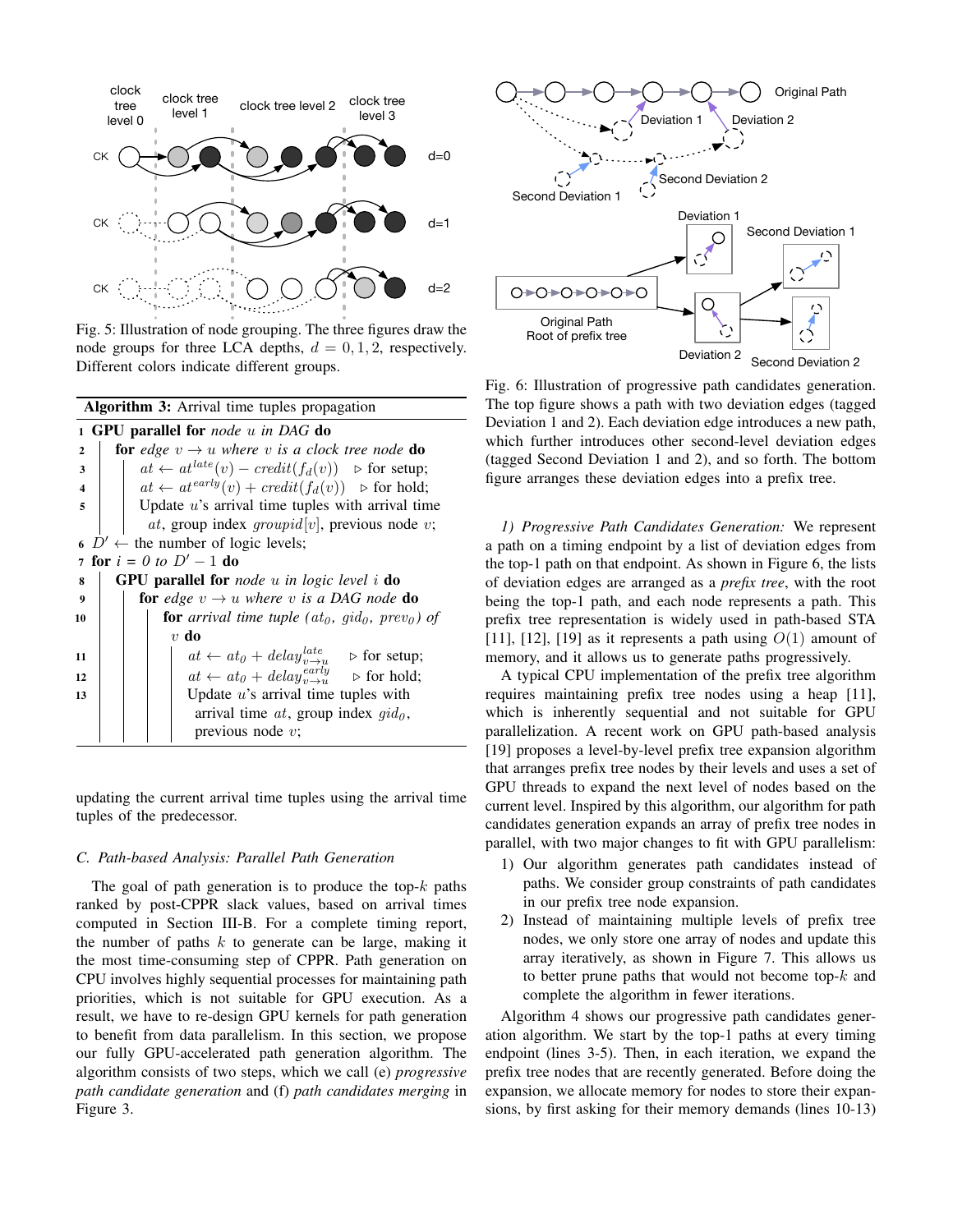

Fig. 7: Illustration of parallel iterative path expansion on GPU using the example in Figure 6. In step 1, we explore the original path for deviation edges and construct two new prefix tree nodes of larger slacks. In steps 2–3, we sort the concatenated array of old nodes and new nodes by their slack values, keep the first  $k$  nodes and discard the rest. Notice that the old node is sorted along with the new nodes, pruning more new nodes than just sorting the new nodes.

and then doing an in-place prefix sum on the demand array to allocate memory regions (line 14).

After allocating the memory regions, we expand the prefix tree nodes each in a separate GPU thread (lines 15-24). For each prefix tree node, we trace through its shortest path (for hold, longest for setup), and explore the input edges of nodes we visit (lines 18-24). A deviation edge introduces a nonnegative cost (line 20), which is the difference between the length of the shortest path and the deviated path. We compute the length of these two paths using the arrival time tuples and the group index of the timing endpoint, which is recorded on the prefix tree node. We compute the slack of new nodes by adding this cost to the slack of old nodes.

We sort the resulting array in increased slack values, using a GPU-based parallel merge sort. After that, we prune the array by keeping the top- $k$  nodes. This is essentially a partial sort where we only care about the order of the smallest  $k$  nodes. The prune is done on the first array of top-1 paths (lines 7- 8) and on each resulting array after expansion (lines 26-27). Iterations stop until there are no nodes to expand.

*2) Path Candidates Merging:* In this step, we compute the top- $k$  post-CPPR paths based on all path candidates. They include path candidates from clock tree level  $d$  where  $0 \leq d \leq D$ , self-loop path candidates and primary input path candidates [12]. We compute the first kind of path candidates using Algorithm 3 and 4. We compute the later two kinds of path candidates similarly on GPU. After computing the path candidates, we merge them into a single sorted array of paths and extract the top- $k$  among them. This is a parallel merge of

# Algorithm 4: Progressive path candidates generation 1  $nodes \leftarrow []$ ; 2 slots  $\leftarrow$  []; <sup>3</sup> GPU parallel for *the* i*-th timing endpoint* u do 4 compute *slack* according to Equation  $(3)$ ; 5 |  $nodes[i] \leftarrow new prefix tree root node with level=1,$ slack=slack, where=u, gid=groupid[u]; 6 curlevel  $\leftarrow$  1; <sup>7</sup> GPU parallel sort nodes;  $\boldsymbol{s} \mod s \leftarrow nodes[0:k];$ 9 repeat <sup>10</sup> GPU parallel for *the* i*-th node* p *in* nodes do 11 **if** p.level =  $\epsilon$ *curlevel* **then** 12 | |  $slosts[i] \leftarrow$  estimated number of new nodes to expand from  $p$ ; 13 **else**  $slots[i] \leftarrow 0;$ 14 GPU parallel in-place prefix sum on *slots*; <sup>15</sup> GPU parallel for *the* i*-th node* p *in* nodes *with* p.level*==*curlevel do 16  $u \leftarrow p.$  where; 17 |  $j \leftarrow k + slots[i];$  $18$  | repeat 19 **c c for** *deviation edge*  $v' \rightarrow u$  **do** 20  $\Box$  cost  $\leftarrow at(v', p.gid) + delay_{v' \rightarrow u}$  $at(v, p.gid);$ 21 | |  $nodes[j] \leftarrow new prefix tree node with$ parent=p, level=curlevel + 1, slack= $p.\text{slack} + \text{cost}$ , where= $u$ , gid=p.gid; 22 | | |  $j \leftarrow j + 1;$ 23  $|$   $|$   $|$   $|$   $|$   $\cdots$  the previous node in u's arrival time tuples with different group index than p.gid; 24 **until** u is a clock tree node; 25 curlevel  $\leftarrow$  curlevel  $+1$ ;  $26$  GPU parallel sort *nodes*;  $27 \mid nodes \leftarrow nodes[0:k];$ <sup>28</sup> until *no new node is expanded*;

two or more sorted arrays where we only care about the first k elements.

# *D. Multi-GPU Parallel Iterations*

The goal of this step is to scale the proposed GPU algorithm to multiple GPUs for further performance improvement by discovering GPU task parallelism across independent iterations.

In HeteroCPPR, our GPU-accelerated algorithms make use of parallelism within an iteration. To make use of the parallelism between different iterations, we regard GPUs as workers, and the  $D + 2$  iterations as independent tasks for GPUs to execute in parallel. For example, when 3 GPUs are used, each GPU computes approximately  $(D+2)/3$  iterations. Figure 8 shows the overview of our timer using multiple GPUs. Each GPU works on a copy of the circuit graph in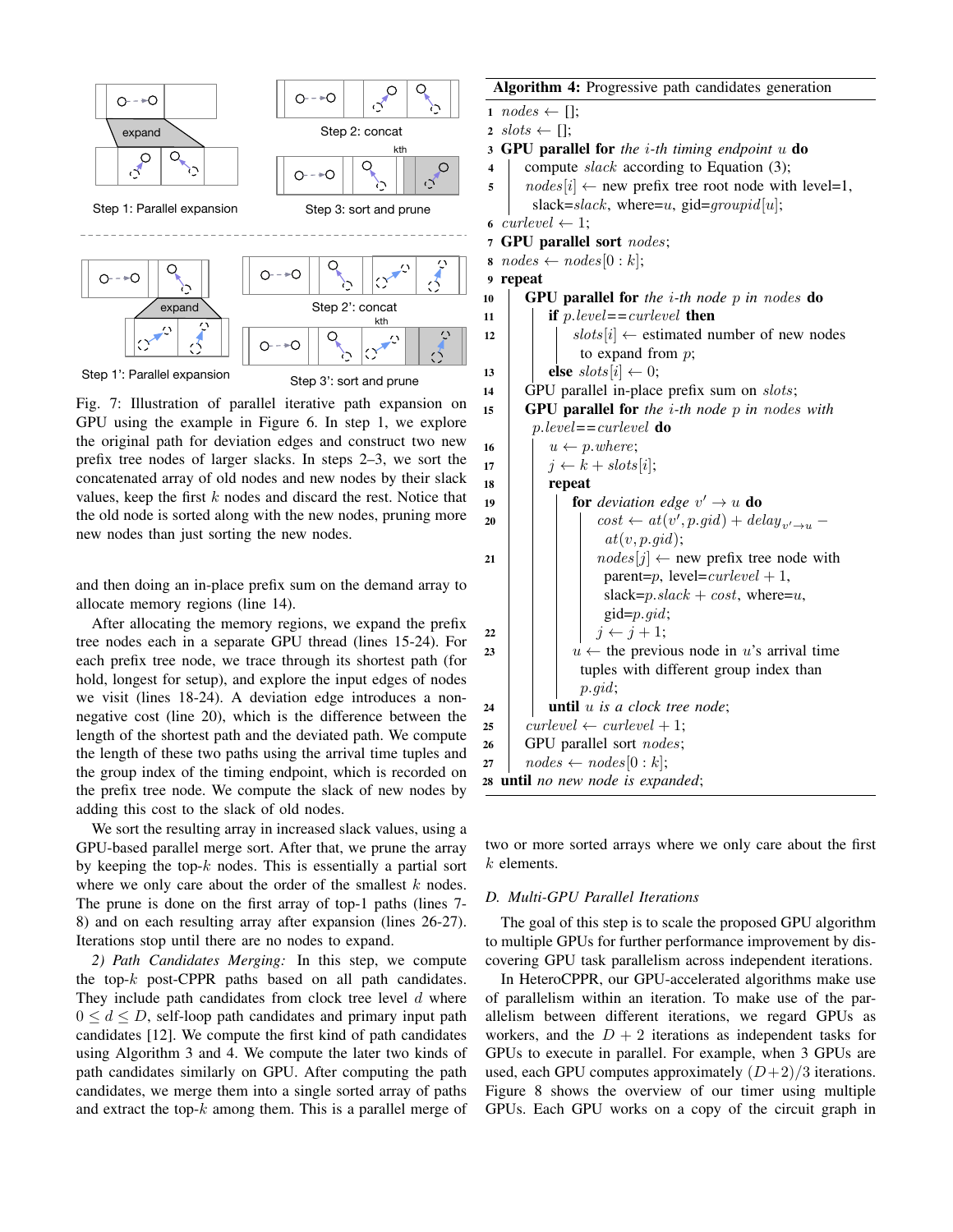

Fig. 8: The overall taskflow of HeteroCPPR using multiple GPUs. This figure shows an example using 3 GPUs, demonstrating the dependency of computation and data transfer operations.

its memory. We distribute the circuit graph to multiple GPUs in the beginning, and gather the path candidates in the end to merge them into top- $k$  post-CPPR paths. To reduce the amount of memory transfer between GPUs, we first merge the local path candidates on each GPU. In this way, we need to transfer up to  $k$  path candidates from each GPU. Thus, our algorithm can benefit from the computation power of multiple GPUs to further reduce the runtime.

# IV. EXPERIMENTAL RESULTS

We implement HeteroCPPR in C++ and CUDA v11.1 and run it on a Linux Ubuntu server with two Intel Xeon CPUs (2.00GHz, 40 cores), 4 GeForce RTX 2080 Ti GPUs, and 256 GB RAM. We use the Thrust library [20] to perform parallel sorting on GPUs. We evaluate HeteroCPPR using industrial benchmarks from TAU contests [9]. The benchmark statistics are listed in Table II. We compare HeteroCPPR with the state-of-the-art CPU-based algorithm [12] ("the baseline") that proposes a provably good and practically efficient methods to speed up CPPR. We do not compare HeteroCPPR with other CPPR algorithms as [12] has demonstrated more than an order of magnitude speed-up over them. Readers can refer to [12] for comparisons with other CPU-based CPPR algorithms.

Table III compares the overall runtime performance between the CPU-based CPPR baseline [12] using 8 cores and HeteroCPPR using 1, 2, 3, and 4 GPUs. We use 8 cores for the

TABLE II: Benchmark statistics. This same set of benchmarks were used in [12] to compare different CPPR algorithms on CPU.

| <b>Benchmark</b>        | # Edges | $#$ FFs | # Levels $(D)$ |
|-------------------------|---------|---------|----------------|
| vga lcdv2               | 449651  | 25091   | 56             |
| Combo4v2                | 778638  | 26760   | 82             |
| Combo5v2                | 2051804 | 39525   | 91             |
| Combo6v2                | 3577926 | 64133   | 101            |
| Combo7v2                | 2817561 | 54784   | 96             |
| netcard iccad           | 3999174 | 97831   | 75             |
| leon <sub>2</sub> iccad | 4328255 | 149381  | 85             |
| leon3mp iccad           | 3376832 | 108839  | 75             |

baseline where its performance saturates. For HeteroCPPR, the CPUs and GPUs work in parallel throughout the runtime, and the runtime includes GPU data setup and memory transfer overhead, i.e. the entire runtime excluding file I/O. Compared to the baseline, HeteroCPPR with 1 GPU achieves an average speed-up of 8.15 $\times$ , 6.95 $\times$ , 6.23 $\times$ , and 5.11 $\times$  for generating 1, 100, 1K, and 10K post-CPPR critical paths, respectively. The speed-up becomes even more remarkable when using multiple GPUs. For example, HeteroCPPR with 2 GPUs achieves  $12.57\times$ ,  $10.93\times$ ,  $9.93\times$ ,  $8.28\times$  average runtime speed-ups over the baseline for generating 1, 100, 1K, and 10K post-CPPR critical paths, respectively. With 4 GPUs, HeteroCPPR brings up the speed-ups to  $14.61 \times$ ,  $13.17 \times$ ,  $12.11 \times$ , and  $10.52\times$ . For large benchmarks, the speed-up over baseline becomes even remarkable. HeteroCPPR is up to  $9.95\times$  faster (leon3mp,  $k = 1$ ) using 1 GPU and 19.46 $\times$  (netcard,  $k = 1$ ) using 4 GPUs. For netcard with  $k = 10K$ , HeteroCPPR is up to  $7.51 \times$  and  $16.61 \times$  faster under 1 GPU and 4 GPUs, respectively. These runtime results highlight the performance advantage of HeteroCPPR.

Figure 9 compares the runtimes between the CPU baseline and HeteroCPPR for generating 1K post-CPPR critical paths using different numbers of CPUs and GPUs. We can clearly see that the performance of the CPU baseline does not scale beyond 8 cores. Besides, we observe a consistent performance gap between the baseline and HeteroCPPR, regardless of the numbers of CPU cores and GPUs. For example, in netcard, our algorithm with 1 GPU is  $6.10\times$  faster than the baseline with 24 cores. The results show that HeteroCPPR is able to reduce the long runtime of CPPR with new performance milestones by harnessing the power of GPU computing.

Figure 10 compares the runtimes between the CPU baseline and HeteroCPPR for generating different numbers of post-CPPR paths. We assign 8 cores to the CPU baseline and 2 GPUs to HeteroCPPR, in which both perform close to the best runtimes. Similar to Figure 9, we observe a consistent performance gap between the baseline and HeteroCPPR, regardless of the numbers of generated post-CPPR paths. Also, the gap continues to enlarge as we increase the number of paths. For instance, in vga\_lcdv2, when increasing the number of generated post-CPPR paths from 10K to 100K, the runtime growth of HeteroCPPR is only  $2.05 \times (281 \text{ vs } 577)$ , whereas the baseline is  $2.61 \times (1027 \text{ vs } 2687)$ . Similar trends can be observed in other three benchmarks, Combo5v2, Combo6v2,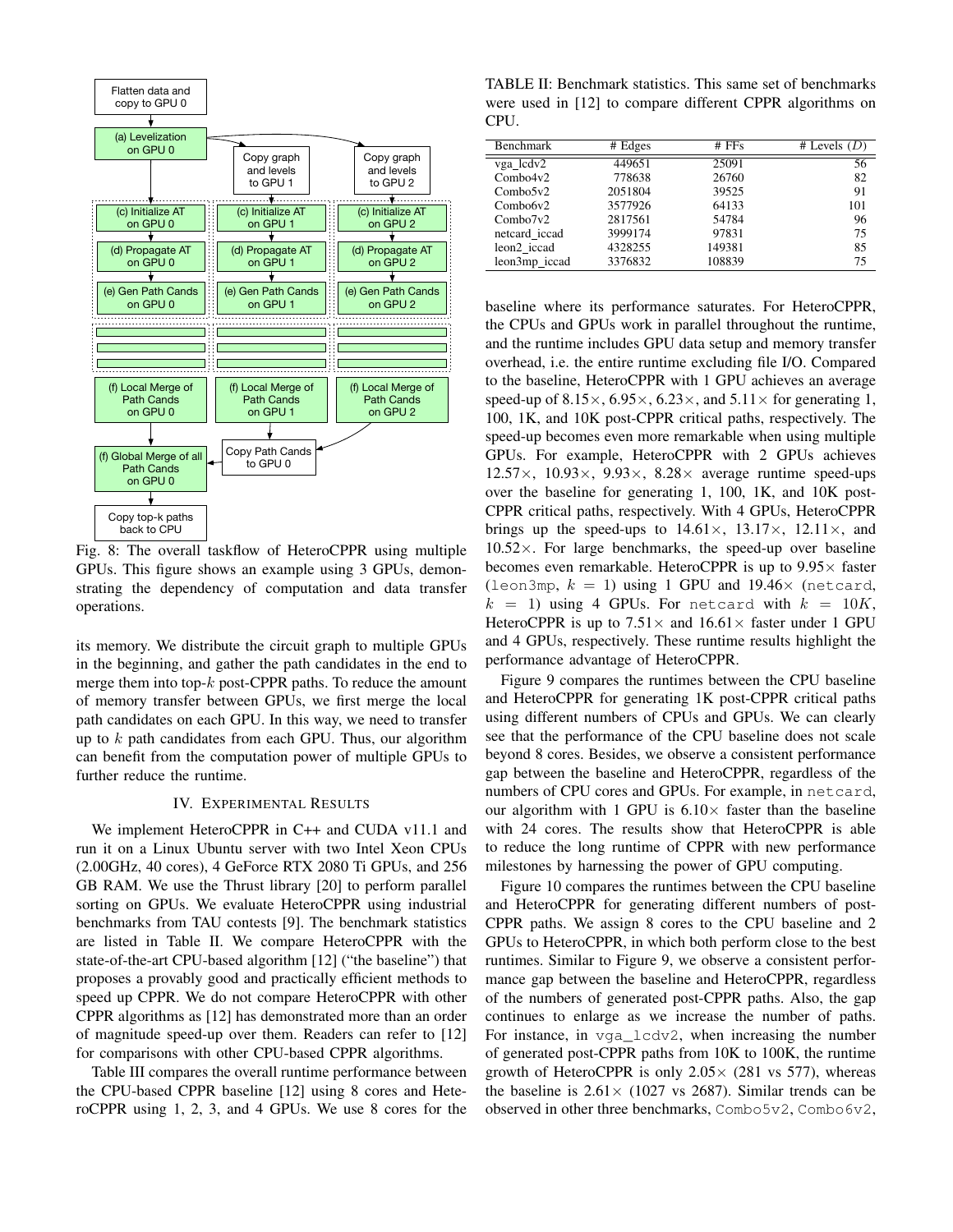TABLE III: Overall runtime comparisons between the state-of-the-art CPPR timer [12] on CPU and HeteroCPPR under different numbers of paths  $(k)$  and GPUs. Runtime values are in milliseconds.

|                   |                                          |            | $k=1$      |     |            |                           | $k=100$    |       |            |         |            |                |              |     |          |            |            |            |
|-------------------|------------------------------------------|------------|------------|-----|------------|---------------------------|------------|-------|------------|---------|------------|----------------|--------------|-----|----------|------------|------------|------------|
|                   | GPU<br><b>CPU</b> [12]<br>Speed-up Ratio |            |            |     |            | CPU<br>$\lceil 12 \rceil$ | GPU        |       |            |         |            | Speed-up Ratio |              |     |          |            |            |            |
| Benchmark         | 8 cores                                  | $\times 1$ | $\times 2$ | ×З  | $\times 4$ | $\times 1$                | $\times 2$ | ×3    | $\times 4$ | 8 cores | $\times 1$ | $\times 2$     | $\times$ 3   | ×4  | $\times$ | $\times 2$ | $\times$ 3 | $\times 4$ |
| vga_lcdv2         | 836                                      | 168        | 110        | 98  | 98         | 4.98                      | 7.60       | 8.53  | 8.53       | 853     | 230        | 152            | !30          | 124 | 3.7      | 5.61       | 6.56       | 6.88       |
| Combo4v2          | 1624                                     | 315        | 214        | 181 | 172        | 5.16                      | 7.59       | 8.97  | 9.44       | 1594    | 436        | 289            | 238          | 224 | 3.66     | 5.52       | 6.70       | 7.12       |
| $Comb_05v2$       | 4107                                     | 504        | 348        | 313 | 315        | 8.15                      | .80<br>11  | 13.12 | 13.04      | 4078    | 632        | 420            | 371          | 354 | 6.45     | 9.71       | 10.99      | 11.52      |
| Combo6v2          | 7244                                     | 765        | 516        | 462 | 484        | 9.47                      | 14.04      | 15.68 | 14.97      | 7482    | 914        | 603            | 538          | 539 | 8.19     | 12.4       | 13.91      | 13.88      |
| Combo7v2          | 5546                                     | 616        | 427        | 390 | 392        | 9.00                      | 12.99      | 14.22 | 14.15      | 5795    | 772        | 501            | $45^{\circ}$ | 452 | '5،      |            | 12.68      | 12.82      |
| netcard           | 2627                                     | 1347       | 820        | 681 | 649        | 9.37                      | 15.40      | 18.54 | 19.46      | 2265    | 1430       | 853            | 706          | 673 | 8.58     | 14.38      | 17.37      | 18.22      |
| leon <sub>2</sub> | 13327                                    | 1456       | 870        | 726 | 703        | 9.15                      | 15.32      | 18.36 | 18.96      | 2984    | 1548       | 936            | 766          | 735 | 8.39     | 13.87      | 16.95      | 17.67      |
| leon3mp           | 9491                                     | 954        | 599        | 523 | 517        | 9.95                      | 15.84      | 18.15 | 18.36      | 9445    | 1036       | 656            | 565          | 547 | 9.12     | 14.40      | 16.72      | 17.27      |
| Avg. Ratio        |                                          |            |            |     |            | 8.15                      | 12.57      | 14.45 | 14.61      |         |            |                |              |     | 6.95     | 10.93      |            | 13.17      |

|                   |                 |            |            | $k=1,000$  |                  |          |            | $k=10,000$ |                 |         |           |            |     |                |            |            |       |            |
|-------------------|-----------------|------------|------------|------------|------------------|----------|------------|------------|-----------------|---------|-----------|------------|-----|----------------|------------|------------|-------|------------|
|                   | <b>CPU</b> [12] | GPU        |            |            | Speed-up Ratio   |          |            |            | <b>CPU</b> [12] | GPU     |           |            |     | Speed-up Ratio |            |            |       |            |
| Benchmark         | 8 cores         | $\times 1$ | $\times 2$ | $\times$ 3 | $\times 4$       | $\times$ | $\times 2$ | $\times$ 3 | $\times$ 4      | 8 cores | $\times1$ | $\times 2$ | ×З  | $\times 4$     | $\times 1$ | $\times 2$ | ×З    | $\times$ 4 |
| vga_lcdv2         | 875             | 286        | 192        | 164        | $\overline{155}$ | 3.06     | 4.56       | 5.34       | 5.65            | 1027    | 409       | 281        | 239 | 228            | 2.51       | 3.65       | 4.30  | 4.50       |
| Combo4v2          | 1616            | 542        | 344        | 293        | 270              | 2.98     | 4.70       | 5.52       | 5.99            | 1842    | 880       | 581        | 537 | 536            | 2.09       | 3.17       | 3.43  | 3.44       |
| Combo5v2          | 4454            | 761        | 500        | 415        | 394              | 5.85     | 8.91       | 10.73      | 1.30            | 4372    | 1058      | 671        | 552 | 513            | 4.13       | 6.52       | 7.92  | 8.52       |
| Combo6v2          | 7271            | 1011       | 654        | 579        | 591              | .19      | 11.12      | 2.56       | 2.30            | 7900    | '244      | 791        | 666 | 653            | 6.35       | 9.99       | 1.86  | 12.10      |
| Combo7v2          | 5640            | 911        | 589        | 515        | 506              | 6.19     | 9.58       | 10.95      | 11.15           | 6201    | 1210      | 771        | 648 | 620            | 5.12       | 8.04       | 9.57  | 10.00      |
| netcard           | 2592            | 1499       | 897        | 735        | 703              | 8.40     | 14.04      | 7.13       | 7.91            | 13168   | 753       | 1037       | 838 | 793            | 7.51       | 2.70       | 15.71 | 16.61      |
| leon <sub>2</sub> | 13219           | 1670       | 990        | 816        | 768              | '.92     | 13.35      | 16.20      | 7.2             | 13513   | 2028      | 1196       | 966 | 895            | 6.66       | .30        | 13.99 | 15.10      |
| leon3mp           | 9551            | 1157       | 723        | 601        | 587              | 8.25     | 13.21      | 15.89      | 16.27           | 10030   | 536       | 923        | 768 | 724            | 6.53       | 10.87      | 13.06 | 13.85      |
| Avg. Ratio        |                 |            |            |            |                  | 6.23     | 9.93       | 1.79       | 12.22           |         |           | ۰          |     |                |            | 8.28       | 9.98  | 10.52      |



Fig. 9: Runtimes at different numbers of CPU cores and GPUs.

and netcard. This scalability result highlights the effectiveness of our GPU kernels and iterative path generation.

# V. CONCLUSION

In this paper, we have introduced *HeteroCPPR*, a novel algorithm to accelerate CPPR by harnessing the power of heterogeneous CPU-GPU parallelism. We have devised an efficient CPU-GPU task decomposition strategy and highly optimized GPU kernels to speed up critical computational tasks of CPPR that scales to large numbers of paths. Our parallel decomposition strategies can scale to multiple GPUs to further bring up the speed-up to another degree. As an example, HeteroCPPR is up to  $16\times$  faster than a state-of-theart CPU-parallel CPPR algorithm for completing the analysis



Fig. 10: Runtimes at different numbers of post-CPPR paths.

of 10K post-CPPR critical paths in a million-gate design under a machine of 40 CPUs and 4 GPUs. We have also shown that for large designs, regardless of the number of CPUs or the number of generated post-CPPR ciritical paths, HeteroCPPR is consistently faster than the CPU baseline and the performance gap becomes even remarkable at large problem sizes. Our future work plans to investigate new GPU task graph parallelism, CUDA graph [3], to further improve the performance of HeteroCPPR.

#### ACKNOWLEDGE

This work was supported in part by the National Science Foundation of China (Grant No. 62004006 and No. 62034007), the National Science Foundation of US (CCF-2126672), and NumFOCUS Small Development Grant.